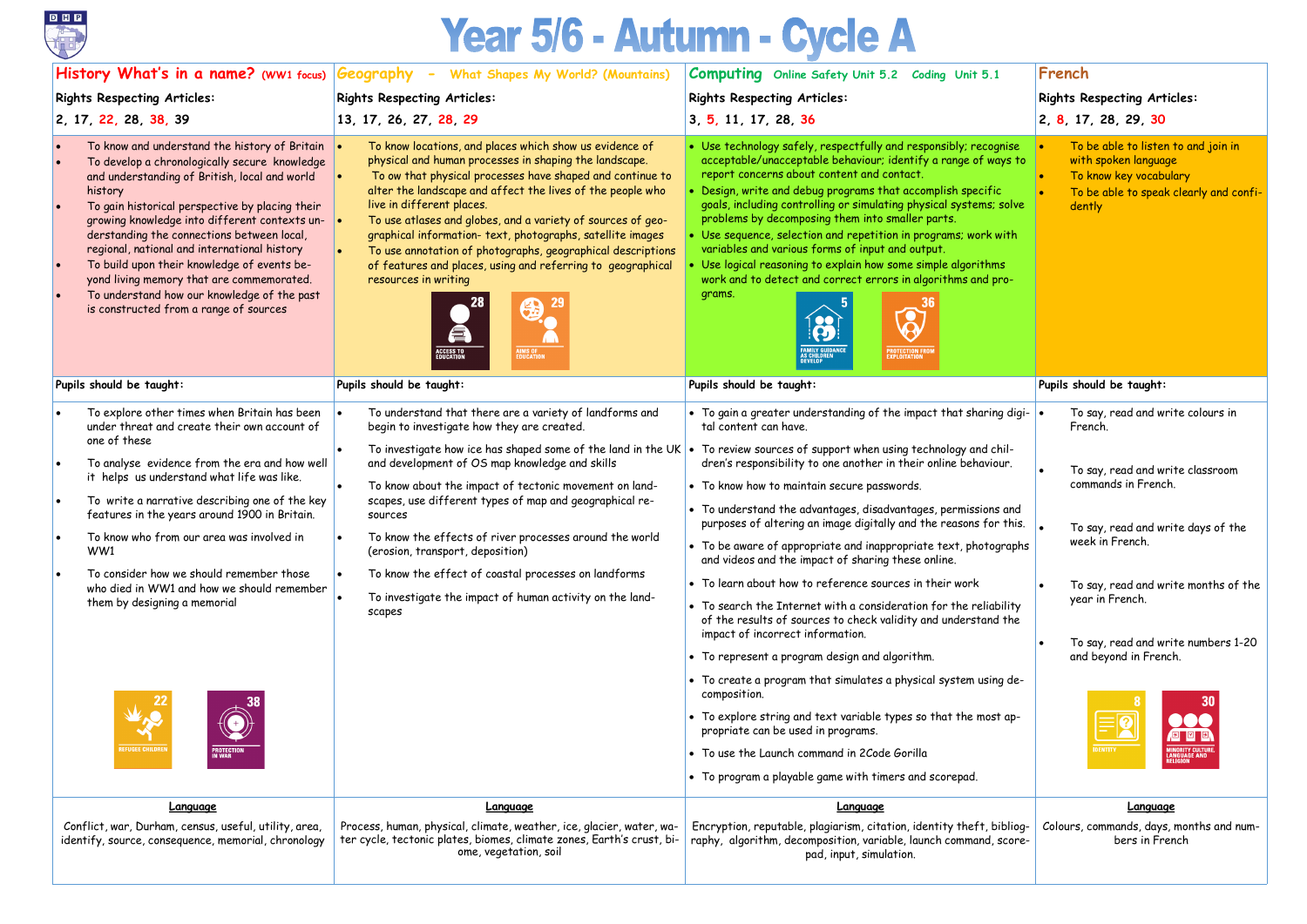

## Year 5/6 - Autumn - Cycle A

## **Art & Design Design Technology Mechanical Systems: Pop Up Book Automata Toys Music Rights Respecting Articles: 13, 17, 28, 29, 31 Rights Respecting Articles: 13, 17, 28, 29, 31 Rights Respecting Articles: 17, 28, 29 Design** • Develop their techniques, including their control and their use of materials, • play and perform in solo and ensemble contexts, using their voices and playing musical in-• Use research and develop design criteria to inform the design of innovative, functional, appealing products that are fit for purpose, aimed at particular individuals or groups with creativity, experimentation and an increasing awareness of different struments with increasing accuracy, fluency, control and expression kinds of art, craft and design • improvise and compose music for a range of purposes using the interrelated dimensions of • Generate, develop, model and communicate their ideas through discussion, annotated sketches, cross-sectional and ex-ploded diagrams, prototypes, pattern pieces and computer-aided design • Create sketchbooks to record their observations and use them to review music and revisit ideas **Make** listen with attention to detail and recall sounds with increasing aural memory • Learn about great artists, architects and designers in history • Select from and use a wider range of tools and equipment to perform practical tasks [for example, cutting, shaping, joining and finishing], accurately use and understand staff and other musical notations • To improve their mastery of Art and design techniques • appreciate and understand a wide range of high-quality live and recorded music drawn from • Select from and use a wider range of materials and components, including construction materials, textiles and ingredi-ents, according to their functional properties and aesthetic qualities • Become proficient in drawing and other art, craft and design techniques different traditions and from great composers and musician **Evaluate**  • Evaluate and analyse creative works using the language of art, craft and develop an understanding of the history of music design • Investigate and analyse a range of existing products • Evaluate their ideas and products against their own design criteria and consider the views of others to improve their work **Technical knowledge** • Apply their understanding of how to strengthen, stiffen and reinforce more complex structures **ST, PLAY,<br>UTUDE AD** • Understand and use mechanical systems in their products [for example, gears, pulleys, cams, levers and linkages] **Pupils should be taught: Pupils should be taught: Pupils should be taught: Pop Up Books** *Drawing* **Song: Happy Style of Main Song**: Pop/Neo soul **Unit Theme**: Being happy **To design a pop up book Listen and Appraise As Year 3/4 With these additions** • To draw by interpreting forms from direct observation • To know that the input is the motion used to start a mechanism and the output is the motion that hap-• To know styles from the unit who sang or wrote them, when they were written and • To look closely at details such as roof tiles and bricks to interpret pens as a result of starting the input why? them accurately • To choose three or four other songs and be able to talk about: • To know that structures use the movement of the pages to work and mechanisms control movement • To recognise and describe *Hundertwasser's* work The style indicators of the songs (musical characteristics that give the songs their • To design a book made up of a front cover and four pages and include a mixture of structures and mechastyle) nisms within it • To add colours and motifs to a design to transform the look of a **To follow their design brief to make their pop up book** The lyrics: what the songs are about building • To use paper, card and glue to make my book structure • Any musical dimensions featured in the songs and where they are used • To reimagine and transform the look of a building in the style of • The historical context. What was going on at this time, musically and historically? • To make mechanisms and/or structures as detailed in their design template by using sliders, pivots and *Hundertwasser* folds to produce movement • Know and talk about that fact that we each have a musical identity • To design a building based on an architectural style **To use layers and spacers to cover the working of mechanisms** • How pulse, rhythm, pitch, tempo, dynamics, texture and structure work together • To use perspective view, a plan view or front elevation to draw my • To complete the mechanisms and structures as detailed in their design template and how they connect in a song • To make their book look neater and more attractive by using layers desian **To create a high quality product suitable for a target user Level of Sing, play and copy b Play and improvise Improvise** • To design a building based on a theme or to suit a specified pur-**Using instruments challenge Using instruments, question and Take it in turns to** • To complete the surface decoration of their pop-up book by adding the story through pictures and cappose tions **answer improvise using …** • About the work of different artists and discuss similarities/ **Bronze one note: A using one note: A one note: A** • To know that I need to consider the preferences and needs of the user **Silver two notes: A&G using two notes: A&G using two notes: A&G** differences in their work: *The Monument to the Great Fire of*  • To know that good quality making should be neat, accurate and securely assembled **Gold three notes: A G B three notes: A G B three notes: A G B** *London, The Holocaust Memorial in Berlin, The Column of Mar-***Automata Toys Singing** *cus Aurelius, The Sphinx of Gisa* **To use woodworking tools** To know and confidently sing five **To know and be able to talk about:** parts from memory, with a strong • To design a monument to symbolise a person or event • I can measure, mark and check the accuracy of the jelutong and dowel pieces I need to cut using the **To be able to talk about one song:** cutting list **symbols** • That everything that is made starts with an idea, a drawing, a **○ Its main features** • I know that saws have sharp teeth and can be dangerous if not used properly sketch, a design  $\circ$  Singing in unison, the solo, lead **v** I can use a bench hook to saw safely and effectively **vocals or rapping** • To use their imagination to brainstorm ideas for an invention that **their friends** • I can measure and cut the card components I need accurately using a ruler and scissors has a set purpose **Composing To assemble components to make a frame To know and be able to talk about: To know and be able to talk about:** • To develop and communicate ideas through notes and drawings I can cut components from my cutting list **• A composition has pulse, rhythm** • To select one idea and draw this in full - including annotations **work together and are** • For my frame to function effectively I know that: the components must be cut accurately , the joints of **learned** • To design a new invention my frame should be secured at right angles shaped by tempo, dynamics, texture **• Notation: recognise the connect dence** That throughout history, people have recorded their lives, history I know that a glue gun can be a dangerous if not used properly **sound and symbol To explore cams and make appropriate choices ● It is planned and different for each occasion** and written messages using pictograms and the current emoji is a I can carry out cam research to inform the design of my window display development from that **feelings about the song/music**• I understand that different shaped cams produce different follower movements • To use symbols to create a meaningful message **Song: Happy Make you Feel My Love Style of Main Song**: Pop ballads I can draw my final window display design based on my cam choices **Unit Theme**: Pop Ballards **To assemble a window display** All elements as above using notes C D E I can make and assemble the window display, focusing on the decorative elements I know that good quality products should be neat, accurate and securely assembled **Language Language Language** observation, lighter shade, darker shade, aesthetics, computer-aided-design (CAD), caption, design, design brief, design criteria, exploded-diagram, funcstyle indicators, melody, compose, improvise, cover, pulse, rhythm, pitch, tempo, dynamics, reimagine, pattern, motif, bold, bright, perspective view, plan view, front eletion, input, linkage, mechanism, motion, output, pivot, prototype, slider, structure, template, accurate, assemblytimbre, texture, structure, dimensions of music, neo soul, producer, groove, Motown, hook, diagram, automata, axel, bench hook, cam, clamp, component, cutting list, diagram, dowel, drill bits, finish, followvation, architecture, riff, solo, Ballad, verse, chorus, interlude, tag ending, strings, piano, guitar, bass, drums, er, frame, function, hand drill, jelutong, linkage, mark out, measure, mechanism, model, research, right angle, set

square, tenon saw

melody, compose, improvise, cover

monument, symbolic aspects, visual concept annotations, diagram, plan, design, visual symbol, visual language, pictogram

- 
- 
- 
- 



- 
- 
- 
- 
- 

| back               | Play and improvise   |                                                                   | Improvise                                       |  |  |  |  |
|--------------------|----------------------|-------------------------------------------------------------------|-------------------------------------------------|--|--|--|--|
|                    |                      | Using instruments, question and                                   | Take it in turns to                             |  |  |  |  |
|                    | answer               |                                                                   | improvise using                                 |  |  |  |  |
|                    | using one note: A    |                                                                   | one note: A                                     |  |  |  |  |
|                    | using two notes: A&G |                                                                   | using two notes: A&G                            |  |  |  |  |
|                    | three notes: A G B   |                                                                   | three notes: A G B                              |  |  |  |  |
|                    |                      | <b>Playing</b>                                                    |                                                 |  |  |  |  |
|                    | ongs and their       | To know and be able to talk about:                                |                                                 |  |  |  |  |
|                    | internal pulse.      | Different ways of writing music down, e.g. staff notation and     |                                                 |  |  |  |  |
|                    |                      | symbols                                                           |                                                 |  |  |  |  |
|                    |                      | The notes C, D, E, F, G, A, B + C on the treble stave The instru- |                                                 |  |  |  |  |
|                    | ocal, backing        | ments they might play or be played in a band or orchestra or by   |                                                 |  |  |  |  |
|                    |                      | their friends                                                     |                                                 |  |  |  |  |
|                    |                      |                                                                   |                                                 |  |  |  |  |
| <b>Performance</b> |                      |                                                                   |                                                 |  |  |  |  |
|                    |                      | To know and be able to talk about:                                |                                                 |  |  |  |  |
|                    | and pitch that       | • Everything that will be performed must be planned and           |                                                 |  |  |  |  |
|                    |                      | learned                                                           |                                                 |  |  |  |  |
|                    | re and structure     | • You must sing or rap the words clearly and play with confi-     |                                                 |  |  |  |  |
| on between         |                      | dence                                                             |                                                 |  |  |  |  |
|                    |                      |                                                                   | • It is planned and different for each occasion |  |  |  |  |
|                    |                      | • A performance involves communicating ideas, thoughts and        |                                                 |  |  |  |  |
|                    |                      | feelings about the song/music                                     |                                                 |  |  |  |  |
|                    |                      |                                                                   |                                                 |  |  |  |  |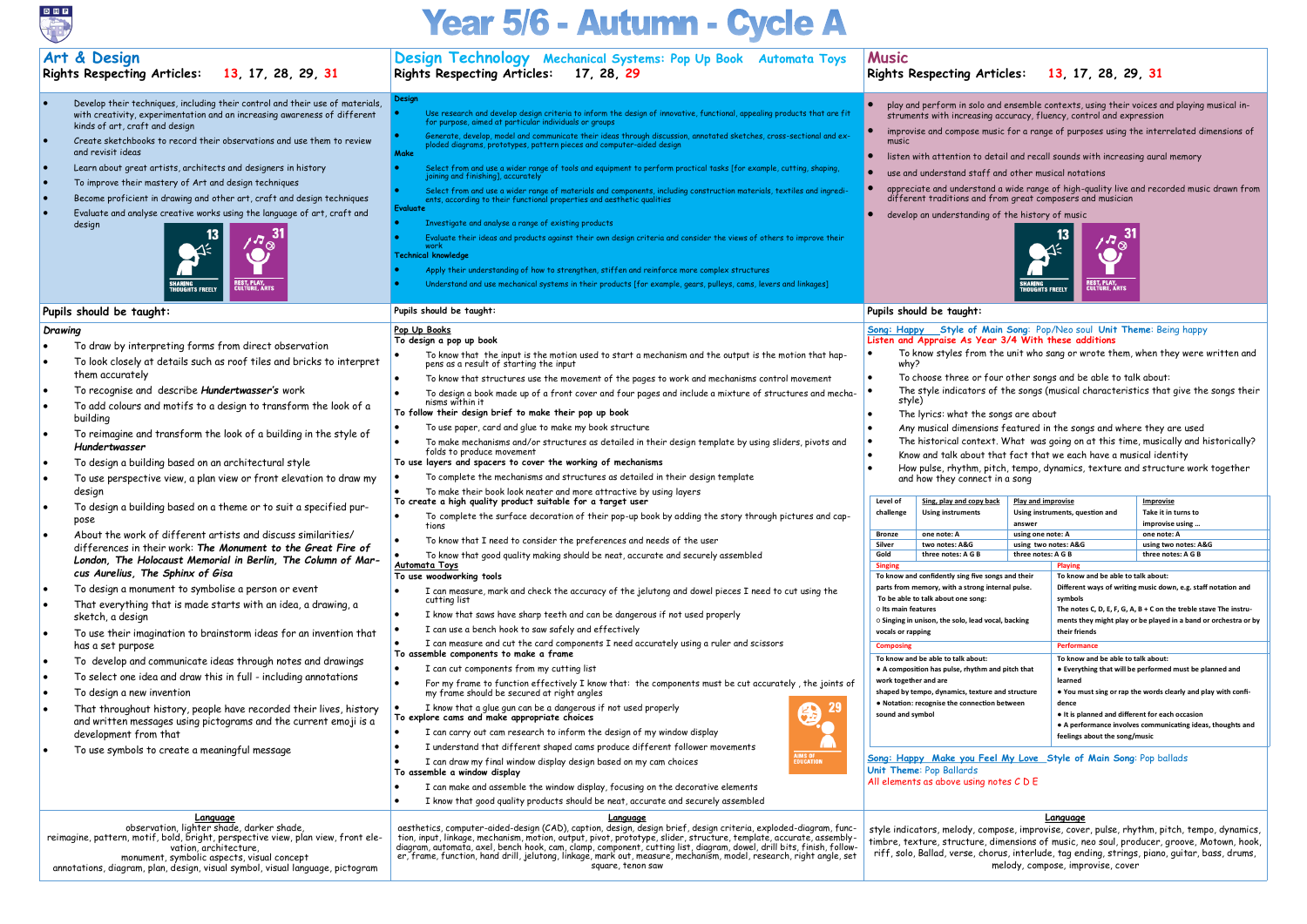

# Year 5/6 - Spring - Cycle A

## **History Crime and Punishment**

## **Rights Respecting Articles:**

**2, 12, 17, 28, 37, 40** 

## **Geography - Fantastic Forests**

## **Rights Respecting Articles:**

## **12, 13, 17, 27, 28, 29**

## **Computing Spreadsheets Unit 5.3 Databases Unit 5.4 Rights Respecting Articles:**

**17, 28, 29**

- To develop chronological understanding and an awareness of the key features of differing periods in the past
- To understand historical concepts such as change/ continuity and similarity and difference
- To be able to note connections, contrasts and trends over time and develop the appropriate use of historical terms.



Select, use and combine a variety of software (including internet services) on a range of digital devices to desig and create a range of programs, systems and content that accomplish given goals, including collecting, analysing, evaluation ating and presenting data and information.



- To develop knowledge of environmental regions and key features of these areas, vegetation belts - Types of forest, functions, locations.
- To develop knowledge of distribution of natural resources, economic activity
- To know different types of forests, impact of human activity on vegetation, role of forests as a resource
- To use geographical information including satellite photographs, charts and information texts • To engage in fieldwork and employ geographical
- skills to include data collection techniques and methods of presentation



|                       | French (At school)<br><b>Rights Respecting Articles:</b><br>2, 8, 17, 28, 29, 30                                                                                                                                                                                                                       |
|-----------------------|--------------------------------------------------------------------------------------------------------------------------------------------------------------------------------------------------------------------------------------------------------------------------------------------------------|
| J<br>h<br>1at<br>alu- | To listen attentively to spoken language<br>$\bullet$<br>and show understanding by joining in and<br>responding<br>To speak in sentences, using familiar vo-<br>cabulary, phrases and basic language<br>structures<br>To read carefully and show understanding<br>of words, phrases and simple writing |
|                       | Pupils should be taught:                                                                                                                                                                                                                                                                               |
| la-<br>n-             | To repeat from memory all the school<br>$\bullet$<br>subjects learnt in class.<br>To tell you what subjects they like and<br>dislike at school.<br>To tell you the time very simply in French.<br>To say what subjects they have today.<br>To tell you at what time they go to<br>School.              |
|                       | 30<br><b>IDENTITY</b><br><b>INORITY CULTURE,</b><br><b>ANGUAGE AND</b><br>ELIGION                                                                                                                                                                                                                      |
|                       | <b>Language</b>                                                                                                                                                                                                                                                                                        |
| гr,                   | French school subjects, j'aime, je n'aime pas,<br>times.                                                                                                                                                                                                                                               |

| Pupils should be taught:                                                                                                                                                                                                                                                                                                                                                                                                                                                                                                                   | Pupils should be taught:                                                                                                                                                                                                                                                                                                                                                                                                                                                                                                                                                                                                                                                                                                                                                   | Pupils should be taught:                                                                                                                                                                                                                                                                                                                                                                                  | Pupils should be taught:                                                                                                                                            |  |  |
|--------------------------------------------------------------------------------------------------------------------------------------------------------------------------------------------------------------------------------------------------------------------------------------------------------------------------------------------------------------------------------------------------------------------------------------------------------------------------------------------------------------------------------------------|----------------------------------------------------------------------------------------------------------------------------------------------------------------------------------------------------------------------------------------------------------------------------------------------------------------------------------------------------------------------------------------------------------------------------------------------------------------------------------------------------------------------------------------------------------------------------------------------------------------------------------------------------------------------------------------------------------------------------------------------------------------------------|-----------------------------------------------------------------------------------------------------------------------------------------------------------------------------------------------------------------------------------------------------------------------------------------------------------------------------------------------------------------------------------------------------------|---------------------------------------------------------------------------------------------------------------------------------------------------------------------|--|--|
| To understand the broad trends of crime and punish-<br>ment from the Romans to the 21st century<br>To explore crime and punishment in the Roman period.<br>To explore and punishment in the Anglo-Saxon and Vi-<br>king period.<br>To explore crime and punishment in the medieval and<br>Tudor periods.<br>To explore crime and punishment in the early modern<br>period (Stuarts to 1800)<br>To explore crime and punishment in the Victorian peri-<br>od.<br>To recap the history of crime and punishment and com-<br>pare it to today. | To understand different types of forest and simi- .<br>larities/differences between them<br>To consider the different types of forest and<br>where on Earth they are typically found<br>To find out the location and types of woodland<br>and trees in the UK.<br>To know the types of vegetation in the local area<br>and the use made of local forest and woodland<br>(could use school site)<br>To know the functions of forests, especially as<br>habitats and a comparison of two different forest<br>habitats.<br>To understand the nature and role of the Amazon<br>Rainforest.<br>To investigate the impact of human activity and<br>deforestation by farming, logging, mining and ur-<br>banisation on the rainforests - climate, soil, eco<br>system and people. | To copy and paste within 2 Calculate.<br>Using 2Calculate tools to test a hypothesis.<br>To add a formula to a cell to automatically make a calcula-<br>tion in that cell.<br>Using a spreadsheet to model a real-life situation and an-<br>swer questions.<br>To learn how to search for information in a database.<br>To contribute to a class database.<br>To create a database around a chosen topic. | To repeat from me<br>subjects learnt in<br>To tell you what su<br>dislike at school.<br>To tell you the tim<br>To say what subjed<br>To tell you at what<br>School. |  |  |
| Language<br>Crime, punishment, compare, era, period, detect, prevent,<br>police, probation, prison, jury, fine, theft, lawyer, judge, mag-<br>istrate, transportation, pillory                                                                                                                                                                                                                                                                                                                                                             | Language<br>Vegetation, forest, woodland, biome, farming, natural<br>resources, equator, tropics, continent, hemisphere. De-<br>forestation, deciduous, coniferous, temperate, boreal,<br>tropical, plantation                                                                                                                                                                                                                                                                                                                                                                                                                                                                                                                                                             | Language<br>Formula, formula wizard, charts, random tool, spin tool, timer,<br>binary tree, collaborate, statistics.                                                                                                                                                                                                                                                                                      | <b>Langu</b><br>French school subjects<br>tim                                                                                                                       |  |  |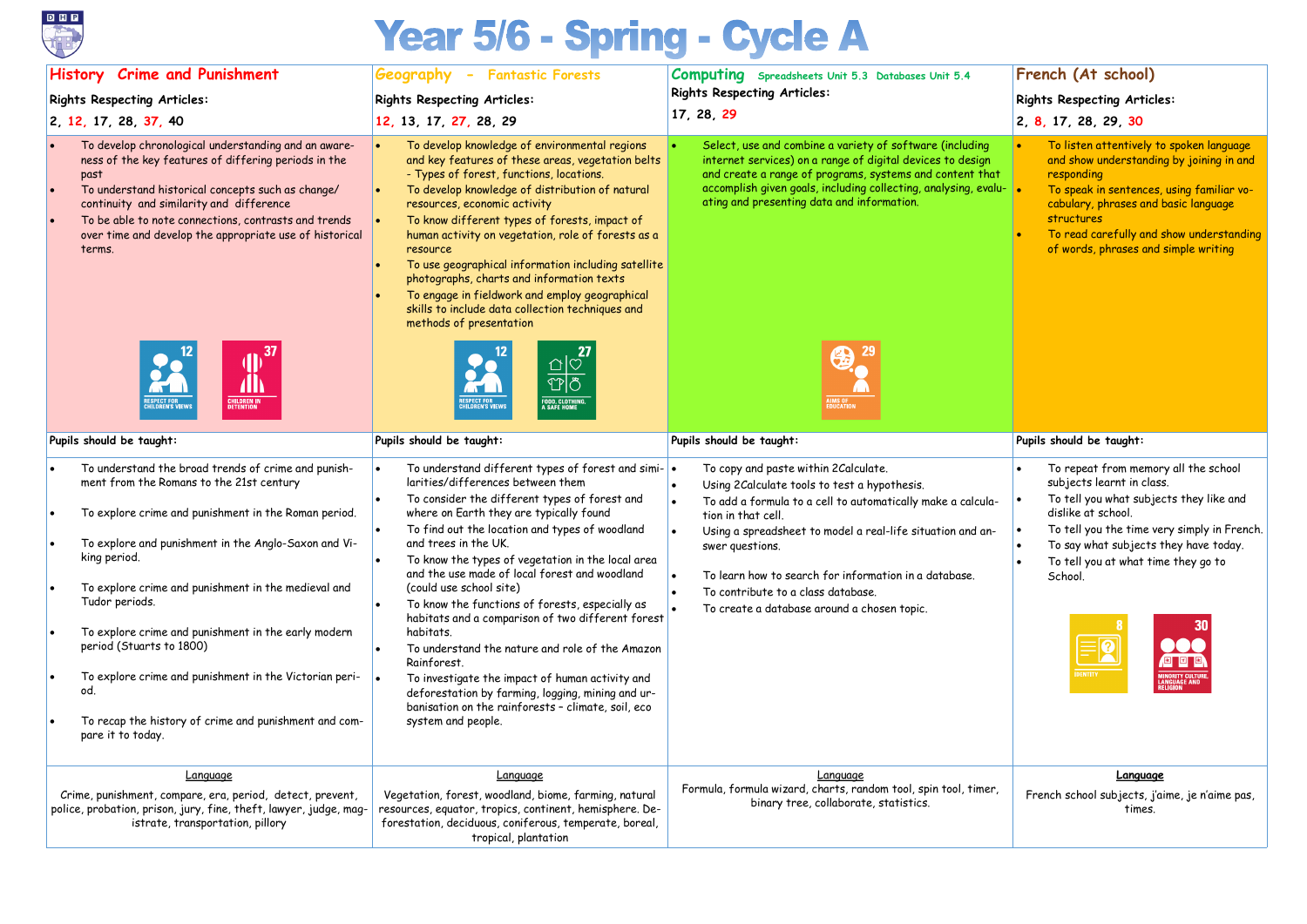## Year 5/6 - Spring - Cycle A

|                     | Art & Design<br>Rights Respecting Articles: 13, 17, 28, 29, 31                                                                                                                                                                                                                                                                                                                                                                                                                                                                                                                                                                                                                                                                                                                                                                                                                                                                                                                                                                                                                                                                                                                                                                                                                                                                                                                                                                                                                                                                                                                                                                                                                                                                                                                   | Design Technology Structures: Bridges<br>Rights Respecting Articles: 17, 28, 29                                                                                                                                                                                                                                                                                                                                                                                                                                                                                                                                                                                                                                                                                                                                                                                                                                                                                                                                                          | <b>Music</b> |                                                                                                                                                                                                                                                                                                                                                                                                                                                                                                                                                                                                                                                                                                                                                                                                                                                                                                                                                                                                                                                                                                                                                                                                                                                                               | Rights Respecting Articles: 13, 17, 28, 29, 31                          |            |                                                                                                                                                                                                                                                                                                                                                                                                                                                                                                                                                                                                                                                                                                                                                                                                                                                                                                                                                                                                                                                                                                                                                                                                                                                                                                                                  |                                                                                                                                                                                                                                                                                              |  |
|---------------------|----------------------------------------------------------------------------------------------------------------------------------------------------------------------------------------------------------------------------------------------------------------------------------------------------------------------------------------------------------------------------------------------------------------------------------------------------------------------------------------------------------------------------------------------------------------------------------------------------------------------------------------------------------------------------------------------------------------------------------------------------------------------------------------------------------------------------------------------------------------------------------------------------------------------------------------------------------------------------------------------------------------------------------------------------------------------------------------------------------------------------------------------------------------------------------------------------------------------------------------------------------------------------------------------------------------------------------------------------------------------------------------------------------------------------------------------------------------------------------------------------------------------------------------------------------------------------------------------------------------------------------------------------------------------------------------------------------------------------------------------------------------------------------|------------------------------------------------------------------------------------------------------------------------------------------------------------------------------------------------------------------------------------------------------------------------------------------------------------------------------------------------------------------------------------------------------------------------------------------------------------------------------------------------------------------------------------------------------------------------------------------------------------------------------------------------------------------------------------------------------------------------------------------------------------------------------------------------------------------------------------------------------------------------------------------------------------------------------------------------------------------------------------------------------------------------------------------|--------------|-------------------------------------------------------------------------------------------------------------------------------------------------------------------------------------------------------------------------------------------------------------------------------------------------------------------------------------------------------------------------------------------------------------------------------------------------------------------------------------------------------------------------------------------------------------------------------------------------------------------------------------------------------------------------------------------------------------------------------------------------------------------------------------------------------------------------------------------------------------------------------------------------------------------------------------------------------------------------------------------------------------------------------------------------------------------------------------------------------------------------------------------------------------------------------------------------------------------------------------------------------------------------------|-------------------------------------------------------------------------|------------|----------------------------------------------------------------------------------------------------------------------------------------------------------------------------------------------------------------------------------------------------------------------------------------------------------------------------------------------------------------------------------------------------------------------------------------------------------------------------------------------------------------------------------------------------------------------------------------------------------------------------------------------------------------------------------------------------------------------------------------------------------------------------------------------------------------------------------------------------------------------------------------------------------------------------------------------------------------------------------------------------------------------------------------------------------------------------------------------------------------------------------------------------------------------------------------------------------------------------------------------------------------------------------------------------------------------------------|----------------------------------------------------------------------------------------------------------------------------------------------------------------------------------------------------------------------------------------------------------------------------------------------|--|
| ∣•                  | Become proficient in drawing and other art, craft and design techniques<br>Evaluate and analyse creative works using the language of art, craft and design<br>Develop their techniques, including their control and their use of materials, with crea-<br>tivity, experimentation and an increasing awareness of different kinds of art and de-<br>sign<br>To improve their mastery of art and design techniques, including drawing, painting and<br>sculpture with a range of materials [for example, pencil, charcoal, paint, clay]<br>About great artists and designers in history<br>To create sketch books to record their observations and use them to review and revis-<br>it ideas<br><b>REST, PLAY,<br/>CULTURE, ARTS</b>                                                                                                                                                                                                                                                                                                                                                                                                                                                                                                                                                                                                                                                                                                                                                                                                                                                                                                                                                                                                                                               | Design<br>Use research and develop design criteria to inform the design of<br>innovative, functional, appealing products that are fit for purpose<br>aimed at particular individuals or groups<br>Generate, develop, model and communicate their ideas through dis-<br>cussion and prototypes<br>Make<br>Select from and use a wider range of tools and equipment to per-<br>form practical tasks<br>Select from and use a wider range of materials, components and<br>construction materials according to their functional properties and<br>aesthetics<br>Evaluate<br>Investigate and analyse a range of existing products<br>Evaluate their ideas and products against design criteria and consid-<br>er the views of others to improve their work<br><b>Technical Knowledge</b><br>Apply their understanding of how to strengthen, stiffen and rein-<br>force more complex structures                                                                                                                                                |              | play and perform in solo and ensemble contexts, using their voices and playing musical<br>instruments with increasing accuracy, fluency, control and expression<br>improvise and compose music for a range of purposes using the interrelated dimensions<br>of music<br>listen with attention to detail and recall sounds with increasing aural memory<br>use and understand staff and other musical notations<br>appreciate and understand a wide range of high-quality live and recorded music drawn<br>from different traditions and from great composers and musician<br>develop an understanding of the history of music<br><b>REST, PLAY,<br/>CULTURE, ARTS</b>                                                                                                                                                                                                                                                                                                                                                                                                                                                                                                                                                                                                         |                                                                         |            |                                                                                                                                                                                                                                                                                                                                                                                                                                                                                                                                                                                                                                                                                                                                                                                                                                                                                                                                                                                                                                                                                                                                                                                                                                                                                                                                  |                                                                                                                                                                                                                                                                                              |  |
|                     | Pupils should be taught:                                                                                                                                                                                                                                                                                                                                                                                                                                                                                                                                                                                                                                                                                                                                                                                                                                                                                                                                                                                                                                                                                                                                                                                                                                                                                                                                                                                                                                                                                                                                                                                                                                                                                                                                                         | Pupils should be taught:                                                                                                                                                                                                                                                                                                                                                                                                                                                                                                                                                                                                                                                                                                                                                                                                                                                                                                                                                                                                                 |              |                                                                                                                                                                                                                                                                                                                                                                                                                                                                                                                                                                                                                                                                                                                                                                                                                                                                                                                                                                                                                                                                                                                                                                                                                                                                               | Pupils should be taught:                                                |            |                                                                                                                                                                                                                                                                                                                                                                                                                                                                                                                                                                                                                                                                                                                                                                                                                                                                                                                                                                                                                                                                                                                                                                                                                                                                                                                                  |                                                                                                                                                                                                                                                                                              |  |
| Drawing<br>∣•<br>∣• | To develop observational drawing<br>To develop visual literacy skills to develop my ability to draw objects<br>To use fine control with a pencil to make a detailed and analytical observational draw-<br>ing<br>To use a HB pencil to extend the drawing so that the lines are a continuation of the<br>lines that are already there<br>To add tonal graduation using a 2B pencil<br>About the work of different artists and discuss similarities/differences in their work:<br>Cezanne's 'Still Life with Apples', Funke's 'Composition-glass and ball', Nicholson's<br>'1946 (still life) $'$<br>To sketch ideas for a still life study by drawing with attention to form line and layout<br>and observing with care<br>To know that my sketches are not the finished article and I can do several attempts<br>To evaluate and analyse creative work using the language of art, craft and design<br>To understand that art can have both meaning and message<br>To evaluate and analyse a work of street art and relate it to the news and current<br>affairs and to British Values<br>To understand that a work of public art can have a very powerful message<br>About the work of different artists and discuss similarities/differences in their work:<br>Banksy<br>To create graffiti art<br>To recognise there are different styles of graffiti art<br>To create a graffiti tag that includes block letters, serifs and two contrasting colours<br>To add a 3D shadow to my tag<br>To use imagination and visualisation to create an original piece of artwork<br>To sketch initial thoughts and ideas based on a given theme<br>To use visualisation and imagination to think of an original idea for a picture<br>To develop ideas into a successful piece of artwork | To explore how to create a strong beam<br>To identify arch and beam bridges and explain what 'compression<br>and tension' means<br>To make a range of different shaped beam bridges<br>To identify stronger and weaker structures<br>To find different ways to reinforce structures<br>To build a spaghetti truss bridge<br>To identify suspension and truss bridges<br>To use triangles to create truss bridges and test them<br>To understand how triangles can be used to reinforce bridges<br>To build a wooden bridge structure<br>To measure and mark the wood accurately<br>To select appropriate tools and equipment for particular tasks<br>To use saws safely to create the parts I need for their bridge<br>To use card corners to reinforce the structure<br>To improve and reinforce a bridge structure<br>To identify points of weakness and reinforce them as necessary<br>To evaluate the overall success of their bridge and improve it as<br>necessary<br>To add road markings to their bridge<br>AIMS OF<br>Education |              | Unit Theme: Benjamin Britten's music and cover versions<br>Listen and Appraise As Year 3/4 With these additions<br>To choose three or four other songs and be able to talk about:<br>The lyrics: what the songs are about<br>Any musical dimensions featured in the songs and where they are used<br>Know and talk about that fact that we each have a musical identity<br>connect in a song<br>Sing, play and copy<br>Level of<br>chal-<br><b>back</b><br>lenge<br><b>Using instruments</b><br>one note: A<br><b>Bronze</b><br>Silver<br>two notes: A&G<br>Gold<br>three notes: A G B<br><b>Singing</b><br>To know and confidently sing five songs and<br>their parts from memory, with a strong inter-<br>nal pulse.<br>To be able to talk about one song:<br>o Its main features<br>O Singing in unison, the solo, lead vocal, back-<br>ing vocals or rapping<br>Composing<br>To know and be able to talk about:<br>• A composition has pulse, rhythm and pitch<br>that work together and are<br>shaped by tempo, dynamics, texture and<br>structure<br>. Notation: recognise the connection between<br>sound and symbol<br>Song: You got a Friend Style of Main Song: 70's Ballard/pop<br>Unit Theme: The Music of Carole King<br>All elements as above using notes A G E |                                                                         | and answer | Song: A New Year Carol Style of Main Song: Urban Gospel<br>To know styles from the unit who sang or wrote them, when they were written and why?<br>The style indicators of the songs (musical characteristics that give the songs their style)<br>The historical context. What was going on at this time, musically and historically?<br>How pulse, rhythm, pitch, tempo, dynamics, texture and structure work together and how they<br>Play and improvise<br>Improvise<br>Using instruments, question<br>Take it in turns to improvise<br>using<br>using one note: A<br>one note: A<br>using two notes: A&G<br>using two notes: A&G<br>three notes: A G B<br>three notes: A G B<br>Playing<br>To know and be able to talk about:<br>Different ways of writing music down, e.g. staff notation<br>and symbols<br>The notes C, D, E, F, G, A, B + C on the treble stave The<br>instruments they might play or be played in a band or<br>orchestra or by their friends<br><b>Performance</b><br>To know and be able to talk about:<br>• Everything that will be performed must be planned<br>and learned<br>. You must sing or rap the words clearly and play with<br>confidence<br>• It is planned and different for each occasion<br>• A performance involves communicating ideas,<br>thoughts and feelings about the song/music |                                                                                                                                                                                                                                                                                              |  |
|                     | <u>Language</u><br>Observational drawing, visual literacy, texture, thin, thick, medium, curved,<br>tonal gradation, layout, form line, composition,<br>Graphics, zig-zag, curve, cuboid, graphic representation,<br>Evaluate, analyse, mural, graffiti, tag, contrast, shadow, serif, blend, contrast                                                                                                                                                                                                                                                                                                                                                                                                                                                                                                                                                                                                                                                                                                                                                                                                                                                                                                                                                                                                                                                                                                                                                                                                                                                                                                                                                                                                                                                                           | <u>Language</u><br>Abutment, accurate, arched bridge, beam bridge, bridge, compression, cop-<br>ing saw, evaluation, file, forces, mark out, measure, predict, reinforce, re-<br>search, right-angle, sandpaper, set square, shape, strong structure, sus-<br>pension bridge, tenon saw, tension, test, truss bridge, weak                                                                                                                                                                                                                                                                                                                                                                                                                                                                                                                                                                                                                                                                                                               |              |                                                                                                                                                                                                                                                                                                                                                                                                                                                                                                                                                                                                                                                                                                                                                                                                                                                                                                                                                                                                                                                                                                                                                                                                                                                                               | structure, dimensions of music, ostinato, phrases, unison, urban gospel |            | <u>Language</u>                                                                                                                                                                                                                                                                                                                                                                                                                                                                                                                                                                                                                                                                                                                                                                                                                                                                                                                                                                                                                                                                                                                                                                                                                                                                                                                  | Melody, compose, improvise, cover, pulse, rhythm, pitch, tempo, dynamics, timbre, texture,<br>Melody, compose, improvise, cover, pulse, rhythm, pitch, tempo, dynamics, timbre, texture,<br>structure, dimensions of music, hook, riff, solo, civil rights, gender equality, unison, harmony |  |



- 
- 
- 



- 
- 
- 
- 
- 
-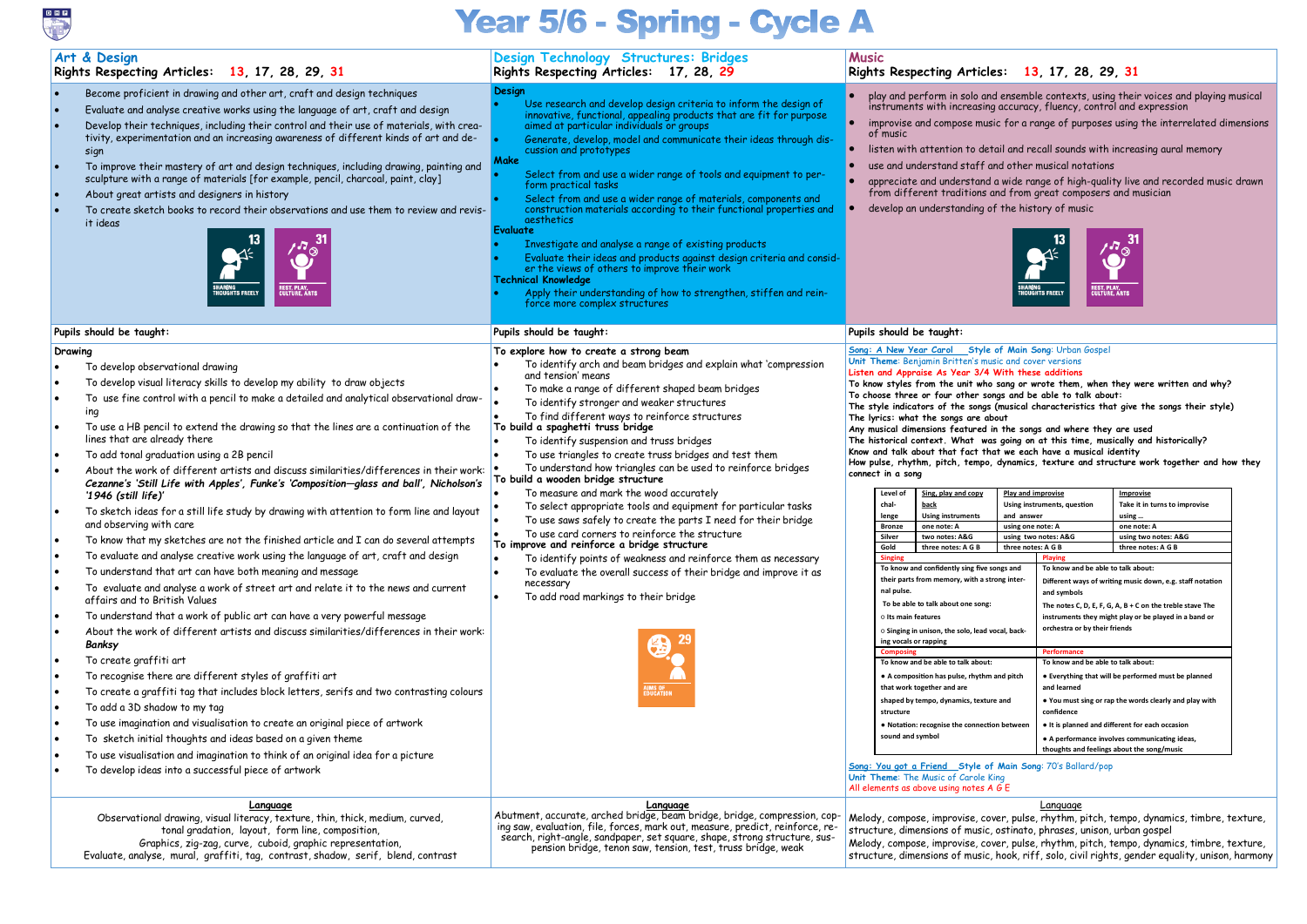

## Year 5/6 - Summer - Cycle A

| <b>History</b><br>- The Mayans                                                                                                                                                                                                                                                                                                                                                                                                                                                                                                                                                                                                                                                                                                                                                                                                                                                                                                                                                                                                                                                                                                                                                                                                                                                                                                                                                                                                                                                                                                                                                                                                                                                                                                                                                                                                                                | Geography - Where has my food come from?                                                                                                                                                                                                                                                                                                                                                                                                                                                                                                                                                                                                                                                                                                                                                                                                                                                                                                                                                                                                                                                                                                                                                                                                                                                                 | <b>Computing</b> Game Creator Unit 5.5 3D Modelling Unit 5.6                                                                                                                                                                                                                                                                                                                                                                                                                                                                                                                                                                                                                                                                                                                                                                                                                                                             | French<br>The weekend<br>$\overline{\phantom{0}}$                                                                                                                                                                                                                                                                                                                                                                                                                                                                                                                                                                                                               |  |  |
|---------------------------------------------------------------------------------------------------------------------------------------------------------------------------------------------------------------------------------------------------------------------------------------------------------------------------------------------------------------------------------------------------------------------------------------------------------------------------------------------------------------------------------------------------------------------------------------------------------------------------------------------------------------------------------------------------------------------------------------------------------------------------------------------------------------------------------------------------------------------------------------------------------------------------------------------------------------------------------------------------------------------------------------------------------------------------------------------------------------------------------------------------------------------------------------------------------------------------------------------------------------------------------------------------------------------------------------------------------------------------------------------------------------------------------------------------------------------------------------------------------------------------------------------------------------------------------------------------------------------------------------------------------------------------------------------------------------------------------------------------------------------------------------------------------------------------------------------------------------|----------------------------------------------------------------------------------------------------------------------------------------------------------------------------------------------------------------------------------------------------------------------------------------------------------------------------------------------------------------------------------------------------------------------------------------------------------------------------------------------------------------------------------------------------------------------------------------------------------------------------------------------------------------------------------------------------------------------------------------------------------------------------------------------------------------------------------------------------------------------------------------------------------------------------------------------------------------------------------------------------------------------------------------------------------------------------------------------------------------------------------------------------------------------------------------------------------------------------------------------------------------------------------------------------------|--------------------------------------------------------------------------------------------------------------------------------------------------------------------------------------------------------------------------------------------------------------------------------------------------------------------------------------------------------------------------------------------------------------------------------------------------------------------------------------------------------------------------------------------------------------------------------------------------------------------------------------------------------------------------------------------------------------------------------------------------------------------------------------------------------------------------------------------------------------------------------------------------------------------------|-----------------------------------------------------------------------------------------------------------------------------------------------------------------------------------------------------------------------------------------------------------------------------------------------------------------------------------------------------------------------------------------------------------------------------------------------------------------------------------------------------------------------------------------------------------------------------------------------------------------------------------------------------------------|--|--|
| <b>Rights Respecting Articles:</b>                                                                                                                                                                                                                                                                                                                                                                                                                                                                                                                                                                                                                                                                                                                                                                                                                                                                                                                                                                                                                                                                                                                                                                                                                                                                                                                                                                                                                                                                                                                                                                                                                                                                                                                                                                                                                            | <b>Rights Respecting Articles:</b>                                                                                                                                                                                                                                                                                                                                                                                                                                                                                                                                                                                                                                                                                                                                                                                                                                                                                                                                                                                                                                                                                                                                                                                                                                                                       | <b>Rights Respecting Articles:</b>                                                                                                                                                                                                                                                                                                                                                                                                                                                                                                                                                                                                                                                                                                                                                                                                                                                                                       | <b>Rights Respecting Articles:</b>                                                                                                                                                                                                                                                                                                                                                                                                                                                                                                                                                                                                                              |  |  |
| 8, 13, 17, 28, 30, 35                                                                                                                                                                                                                                                                                                                                                                                                                                                                                                                                                                                                                                                                                                                                                                                                                                                                                                                                                                                                                                                                                                                                                                                                                                                                                                                                                                                                                                                                                                                                                                                                                                                                                                                                                                                                                                         | 3, 17, 27, 28, 32, 36                                                                                                                                                                                                                                                                                                                                                                                                                                                                                                                                                                                                                                                                                                                                                                                                                                                                                                                                                                                                                                                                                                                                                                                                                                                                                    | 17, 28, 29, 31                                                                                                                                                                                                                                                                                                                                                                                                                                                                                                                                                                                                                                                                                                                                                                                                                                                                                                           | 2, 8, 17, 28, 29, 30                                                                                                                                                                                                                                                                                                                                                                                                                                                                                                                                                                                                                                            |  |  |
| To develop chronological knowledge and understanding of the $\vert \bullet \vert$<br>sequence and duration of the main time periods.<br>To understand the methods of historical enquiry, including<br>how evidence is used to make historical claims and how inter-<br>pretations of the past have been constructed.<br>To gain historical perspective by placing their growing<br>knowledge into different contexts, understanding connec-<br>tions between national and international history.<br>To know about a non-European society that provides con-<br>trasts with British history-Mayan Civilisation c900AD<br>$\begin{picture}(20,20) \put(0,0){\line(1,0){15}} \put(15,0){\line(1,0){15}} \put(15,0){\line(1,0){15}} \put(15,0){\line(1,0){15}} \put(15,0){\line(1,0){15}} \put(15,0){\line(1,0){15}} \put(15,0){\line(1,0){15}} \put(15,0){\line(1,0){15}} \put(15,0){\line(1,0){15}} \put(15,0){\line(1,0){15}} \put(15,0){\line(1,0){15}} \put(15,0){\line(1$<br><b>MINORITY CULTUR<br/>LANGUAGE AND<br/>RELIGION</b><br>Pupils should be taught:<br>To build and label a timeline based on the world civilizations<br>their have been taught adding in the Maya<br>To know what life was like in Britain and what was happening<br>around the world in the year 1000AD/CE and look for simi-<br>larities and differences<br>To be able to research then to select and organise relevant $\bullet$<br>historical information<br>To know who the Mayans were<br>To develop written primary resource analysis around a prima-<br>ry source.<br>To know the organisation and buildings of the major Mayan<br>settlement of Chiten Itzi.<br>To be able to compare and find similarities between the Ma-<br>yas and Anglo-Saxons.<br>To understand why the Mayans disappeared<br>To know what happened after the Mayan civilisation disap-<br>peared | To develop knowledge of land use patterns for farming<br>in the UK and another area of the world.<br>To investigate the distribution of natural resources<br>including food and economic activity including food pro-<br>duction.<br>To understand how growing and producing food affects<br>the physical geography of a place.<br>To use information from maps, diagrams and infor-<br>mation texts.<br>To look at possible questions, collect/ measure and rec-<br>ord data through fieldwork. Use some basic presenta-<br>tion techniques<br>$\frac{\Delta}{\Box \overline{\Diamond}}$<br><b>FOOD, CLOTHING,<br/>A SAFE HOME</b><br><b>BEST INTERESTS</b><br>OF THE CHILD<br>Pupils should be taught:<br>To develop knowledge of the origin of different types<br>of food at basic level before moving to place/ country<br>of origin.<br>To know about - world's countries, trade links, distribu- $\bullet$<br>tion of food resources.<br>To use geographical information to investigate trade<br>and imports<br>To know about land use, economic activity and use of<br>resources.<br>To understand human geography, economic activity, use<br>of resources.<br>To understand impact of human actions on the physical<br>world.<br>To Use geographical knowledge to write a supported<br>judgement | Design, write and debug programs that accomplish<br>specific goals, including controlling or simulating<br>physical systems; solve problems by decomposing<br>them into smaller parts.<br>Select, use and combine a variety of software<br>(including internet services) on a range of digital de-<br>vices to design and create a range of programs, sys-<br>tems and content that accomplish given goals, includ-<br>ing collecting, analysing, evaluating and presenting<br>data and information.<br>$\sum_{i=1}^{n}$<br>5<br><b>REST, PLAY,<br/>CULTURE, ARTS</b><br><b>AIMS OF<br/>EDUCATION</b><br>Pupils should be taught:<br>To create the game environment.<br>To create the game quest.<br>To finish and share the game.<br>To evaluate their and peers' games.<br>To explore the effect of moving points when design-<br>ing.<br>To understand designing for a purpose.<br>To understand printing and making. | To listen attentively to spoken lan-<br>quage and show understanding by join-<br>ing in and responding<br>To speak in sentences, using familiar<br>vocabulary, phrases and basic language<br>structures<br>To read carefully and show under-<br>standing of words, phrases and simple<br>writing<br>MINORITY CULTUR<br>LANGUAGE AND<br>RELIGION<br>Pupils should be taught:<br>To ask the time.<br>To tell the time accurately.<br>To say five things they like to do at<br>the weekend.<br>To identify verbs in learnt sentences.<br>To use connectives to link 2 or 3 sen-<br>tences together.<br>To tell you what they do at the<br>weekend and at what time |  |  |
| Language<br>Civilisation, Maya, Mayan, century, millennium, continent, BC/AD or<br>BCE/CE, empire, temple, plaza, sacrifice,                                                                                                                                                                                                                                                                                                                                                                                                                                                                                                                                                                                                                                                                                                                                                                                                                                                                                                                                                                                                                                                                                                                                                                                                                                                                                                                                                                                                                                                                                                                                                                                                                                                                                                                                  | Language<br>Land use, farm, trade, resources, transport, UK, import,<br>dairy, cereal, livestock, import, produce                                                                                                                                                                                                                                                                                                                                                                                                                                                                                                                                                                                                                                                                                                                                                                                                                                                                                                                                                                                                                                                                                                                                                                                        | Language<br>Animation, interactive, texture, perspective, playability,<br>CAD, modelling, polygon, net, template.                                                                                                                                                                                                                                                                                                                                                                                                                                                                                                                                                                                                                                                                                                                                                                                                        | Language<br>$Je, et, mais, A$ _____ heure<br>quelle heure est-il?                                                                                                                                                                                                                                                                                                                                                                                                                                                                                                                                                                                               |  |  |